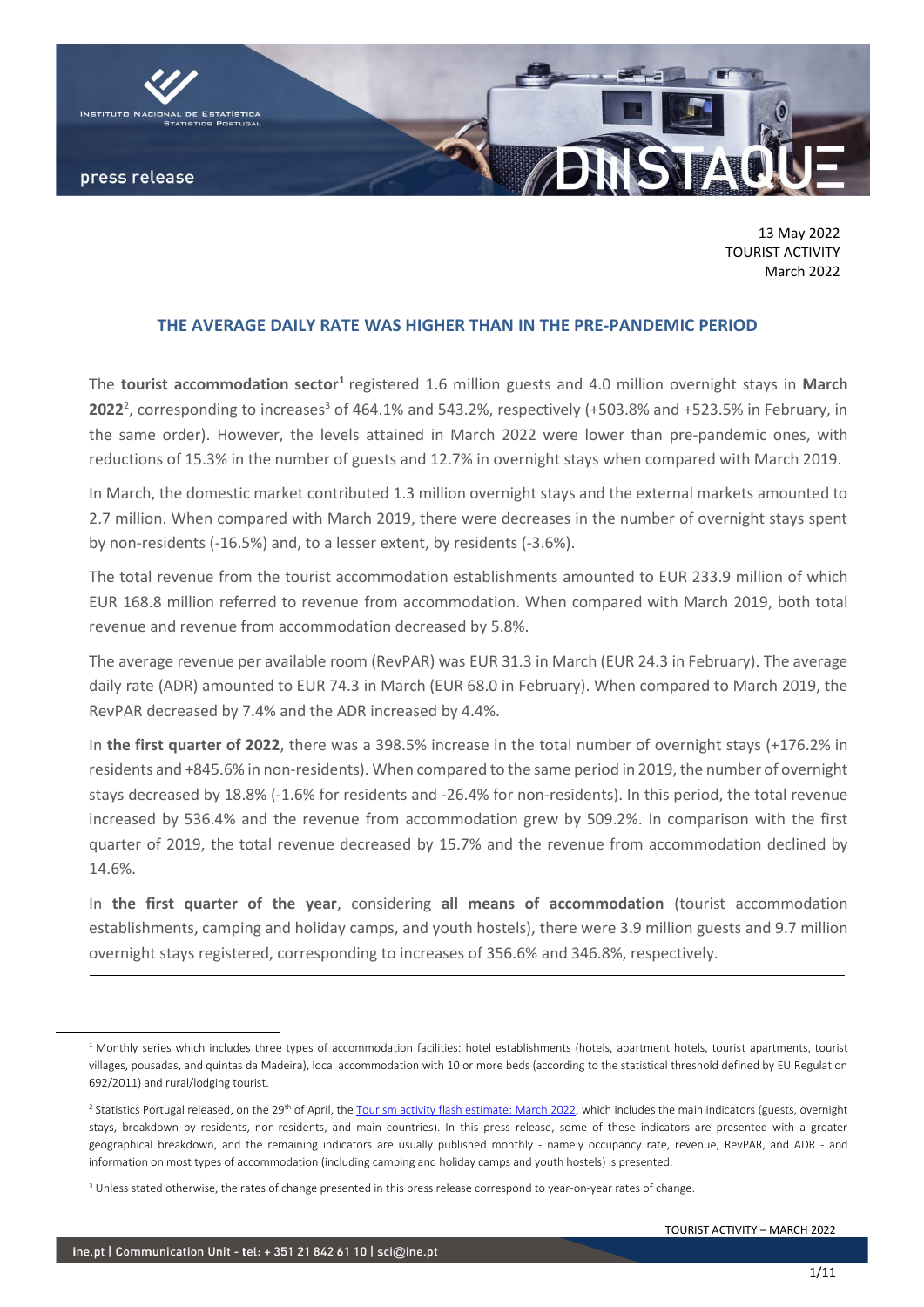

|                                             |                 |             | February 2022                   |             | <b>March 2022</b>               | <b>Jan - Mar 22</b> |                                 |  |
|---------------------------------------------|-----------------|-------------|---------------------------------|-------------|---------------------------------|---------------------|---------------------------------|--|
| <b>Global preliminary results</b>           | <b>Unit</b>     | Value       | Year-on-year<br>change rate (%) | Value       | Year-on-year<br>change rate (%) | Value               | Year-on-year<br>change rate (%) |  |
| Guests                                      | 10 <sup>3</sup> | 1 2 4 2 . 8 | 503.8                           | 1577.7      | 464.1                           | 3 669.6             | 366.7                           |  |
| Residents in Portugal                       | $\mathbf{H}$    | 669.8       | 284.0                           | 721.3       | 209.5                           | 1892.1              | 198.8                           |  |
| Residents abroad                            | $\mathbf{H}$    | 573.0       | 1724.9                          | 856.4       | 1735.9                          | 1 777.5             | 1062.1                          |  |
| Overnight stays                             | 10 <sup>3</sup> | 2920.5      | 523.5                           | 4 0 2 3 . 3 | 543.2                           | 8932.7              | 398.5                           |  |
| Residents in Portugal                       | $\mathbf{H}$    | 1 1 4 5 . 8 | 248.9                           | 1 308.0     | 191.5                           | 3 3 0 5 . 2         | 176.2                           |  |
| Residents abroad                            | $\mathbf{H}$    | 1 774.6     | 1168.2                          | 2 7 1 5 . 3 | 1435.6                          | 5 627.4             | 845.6                           |  |
| Average stay                                | no. of nights   | 2.35        | 3.3                             | 2.55        | 14.0                            | 2.43                | 6.8                             |  |
| Residents in Portugal                       | $\mathbf{u}$    | 1.71        | $-9.1$                          | 1.81        | $-5.8$                          | 1.75                | $-7.5$                          |  |
| Residents abroad                            | $\mathbf{H}$    | 3.10        | $-30.5$                         | 3.17        | $-16.4$                         | 3.17                | $-18.6$                         |  |
| Net bed occupancy rate                      | %               | 29.1        | 20.5 p.p.                       | 33.4        | 23.3 p.p.                       | 27.2                | 17.8 p.p.                       |  |
| Net bedroom occupancy rate                  | %               | 35.7        | 23.4 p.p.                       | 42.0        | 27.6 p.p.                       | 34.0                | 20.7 p.p.                       |  |
| Total revenue                               | $EUR 10^6$      | 153.3       | 726.0                           | 233.9       | 786.5                           | 493.9               | 536.4                           |  |
| Revenue from accommodation                  | $\mathbf{u}$    | 110.8       | 675.3                           | 168.8       | 725.0                           | 355.6               | 509.2                           |  |
| RevPAR (Average revenue per available room) | <b>EUR</b>      | 24.3        | 318.9                           | 31.3        | 324.3                           | 24.0                | 252.4                           |  |
| ADR (Average Daily Rate)                    | $\mathbf{H}$    | 68.0        | 44.2                            | 74.3        | 45.7                            | 70.5                | 37.5                            |  |

Figure 1. Global results of the tourist accommodation sector

The number of guests and overnight stays kept growing but less so when compared with the same period of 2019

In March 2022, the tourist accommodation sector accounted for 1.6 million guests and 4.0 million overnight stays, corresponding to increases of 464.1% and 543.2% respectively (+503.8% and +523.5% in February, in the same order). When compared with March 2019, the number of guests decreased by 15.3% and that of overnight stays declined by 12.7%.

In March, the domestic market contributed 1.3 million overnight stays and increased by 191.5%. The external markets amounted to 2.7 million overnight stays (+1,435.6%). Compared to March 2019, there were decreases in overnight stays spent by non-residents (-16.5%) and, to a lesser extent, by residents (-3.6%).

In the first quarter of the year, there was a 398.5% increase in the total number of overnight stays (+176.2% in residents and +845.6% in non-residents). Compared to the same period of 2019, the number of overnight stays decreased by 18.8%, mainly as a result of the reduction in the overnight stays spent by non-residents (-26.4%), given that those spent by residents had a lower reduction (-1.6%).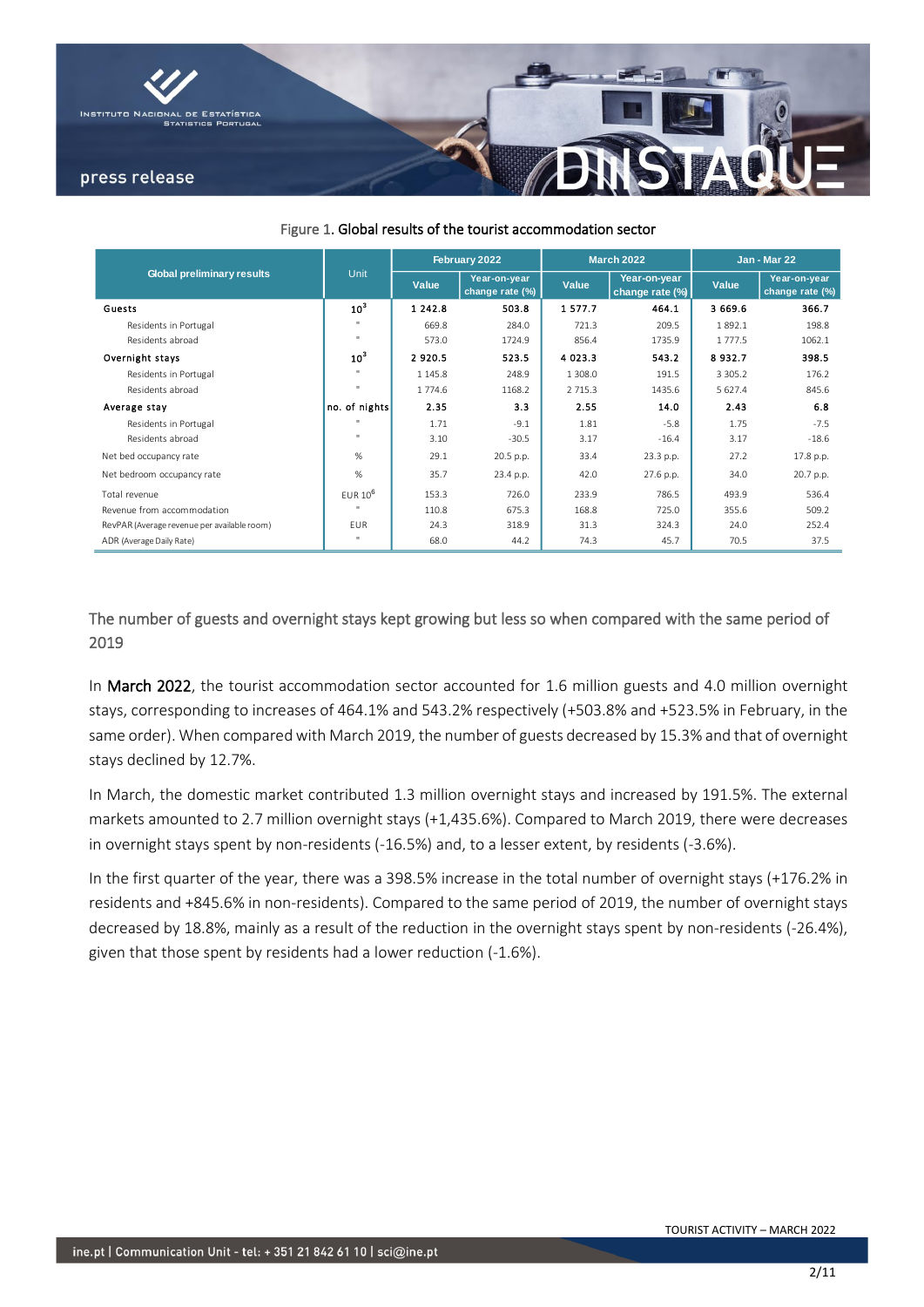

Figure 2. Overnight stays of residents and non-residents in tourist accommodation establishments, by months – cumulative sum



### A sharp increase in the number of overnight stays in all regions

In March, there were increases in the number of overnight stays in all regions. AM Lisboa accounted for 30.1% of all overnight stays, followed by Algarve (21.8%), Norte (16.7%), and RA Madeira (14.2%).

When compared with March 2019, all regions registered a decrease in the number of overnight stays, more so in Algarve (-18.8%) and AM Lisboa (-16.2%). Regarding overnight stays of residents, there were increases in RA Madeira (+50.5%) and RA Açores (+4.0%), with the decrease in Algarve (-19.5%) being noteworthy. In terms of overnight stays spent by non-residents, Alentejo had an increase (+2.1%) while the other regions recorded decreases, particularly in Centro (-22.4%) and RA Açores (-21.1%).

|                |               |                                  |                          |                                  |               |                                  |                                |                                   |                                    |                                     |              | -------                              |  |  |
|----------------|---------------|----------------------------------|--------------------------|----------------------------------|---------------|----------------------------------|--------------------------------|-----------------------------------|------------------------------------|-------------------------------------|--------------|--------------------------------------|--|--|
|                |               |                                  | Total of overnight stays |                                  |               |                                  | Overnight stays from residents |                                   | Overnight stays from non residents |                                     |              |                                      |  |  |
| <b>NUTS II</b> | <b>Mar 22</b> |                                  | <b>Jan - Mar 22</b>      |                                  | <b>Mar 22</b> |                                  | Jan - Mar 22                   |                                   | <b>Mar 22</b>                      |                                     | Jan - Mar 22 |                                      |  |  |
|                | Value         | $Y$ -o-y<br>change<br>rate $(%)$ | Value                    | $Y$ -o-y<br>change<br>rate $(%)$ | Value         | $Y$ -o-y<br>change<br>rate $(%)$ | Value                          | $Y$ -o-y<br>change<br>rate $(% )$ | Value                              | $Y$ -o- $Y$<br>change<br>rate $(%)$ | Value        | $Y$ -o- $Y$<br>change<br>rate $(% )$ |  |  |
| Portugal       | 4 0 2 3 . 3   | 543.2                            | 8932.7                   | 398.5                            | 1 308.0       | 191.5                            | 3 3 0 5 . 2                    | 176.2                             | 2 7 1 5 . 3                        | 1435.6                              | 5 627.4      | 845.6                                |  |  |
| Norte          | 669.9         | 433.0                            | 1543.2                   | 323.0                            | 303.9         | 199.1                            | 797.2                          | 171.7                             | 366.0                              | 1421.0                              | 746.0        | 944.2                                |  |  |
| Centro         | 395.9         | 324.4                            | 983.5                    | 280.7                            | 265.6         | 262.3                            | 715.8                          | 246.3                             | 130.3                              | 552.8                               | 267.6        | 418.3                                |  |  |
| AM Lisboa      | 1 209.9       | 667.8                            | 2 6 1 2.4                | 447.7                            | 308.2         | 189.0                            | 760.1                          | 147.4                             | 901.7                              | 1669.8                              | 1852.3       | 991.3                                |  |  |
| Alentejo       | 170.6         | 175.8                            | 408.2                    | 170.6                            | 113.8         | 119.5                            | 292.0                          | 140.6                             | 56.9                               | 467.2                               | 116.2        | 294.4                                |  |  |
| Algarve        | 876.1         | 933.1                            | 1810.8                   | 602.2                            | 143.4         | 179.4                            | 361.3                          | 182.2                             | 732.7                              | 2 0 8 8.1                           | 1449.6       | 1 0 1 6.5                            |  |  |
| RA Acores      | 128.7         | 214.0                            | 268.9                    | 208.3                            | 86.5          | 143.2                            | 183.7                          | 144.2                             | 42.2                               | 676.5                               | 85.2         | 611.1                                |  |  |
| RA Madeira     | 572.2         | 833.1                            | 1 3 0 5 .7               | 567.4                            | 86.7          | 205.2                            | 195.1                          | 202.1                             | 485.5                              | 1 375.6                             | 1 1 1 0 . 6  | 747.4                                |  |  |

### Figure 3. Overnight stays in tourist accommodation establishments, by NUTS II regions

 $U_0 + 10^3$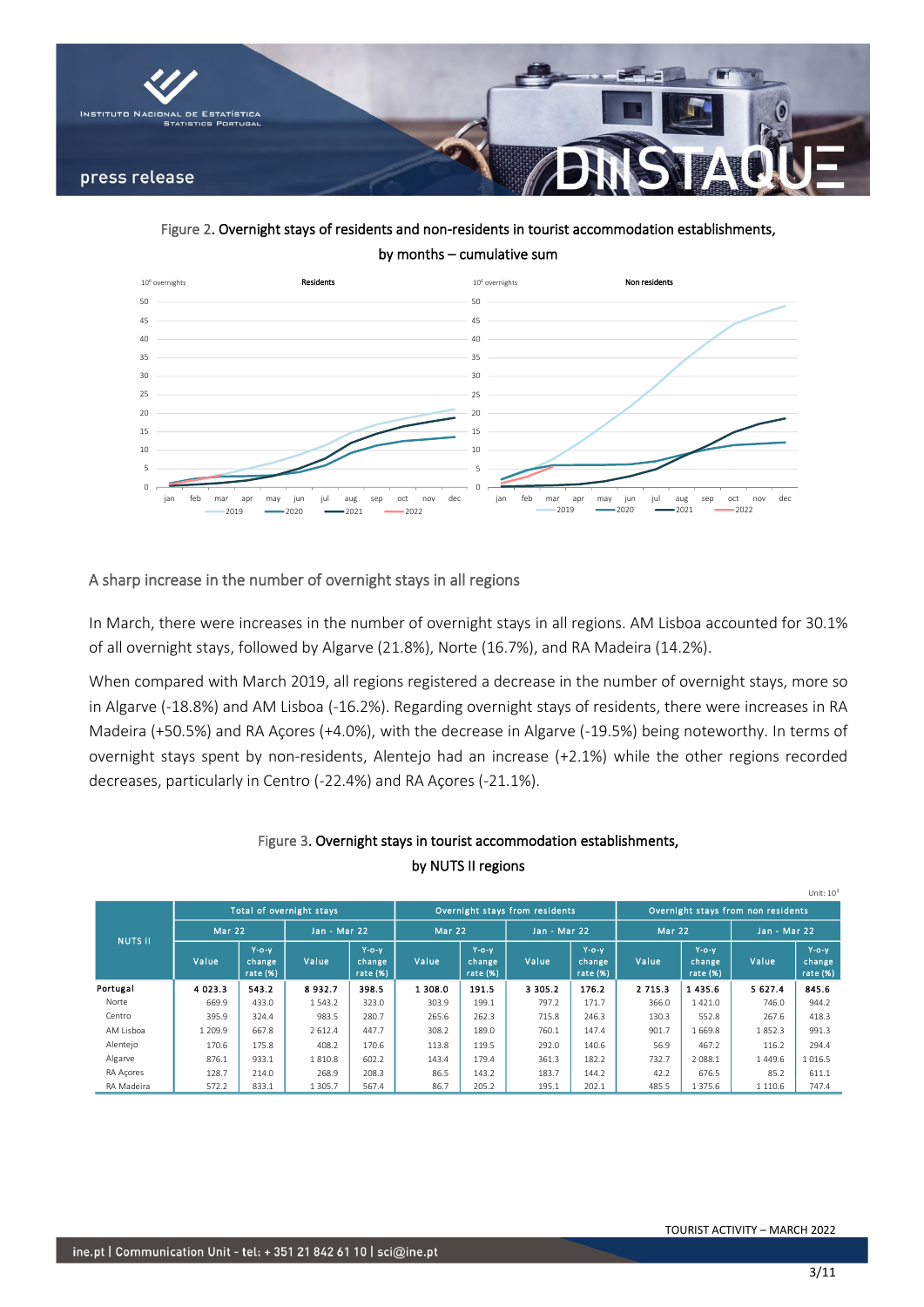

In March, the municipality of Lisboa concentrated more than 1/4 of all overnight stays spent by non-residents

In March, the municipality of Lisboa accounted for 922.0 thousand overnight stays (22.9% of the total). Compared to March 2019, the number of overnight stays decreased by 18.2% (-9.6% concerning residents and -20.0% regarding non-residents). Lisboa concentrated 27.5% of the total overnight stays spent by non-residents registered in the country in March 2022.

Funchal (10.4% of the total) accounted for 417.4 thousand overnight stays in March. When compared with March 2019, there was a reduction of 3.3% (+61.4% in residents and -9.9% in non-residents).

The number of overnight stays spent in Albufeira (7.5% of the total) was 300.9 thousand. When compared with March 2019, that figure represented a 33.9% reduction (-38.4% in residents and -33.2% in non-residents).

In the municipality of Porto (7.3% of the total), the number of overnight stays amounted to 292.3 thousand in March, i.e., a decrease of 11.1% vis-à-vis March 2019 (-7.5% in residents and -12.1% in non-residents).

In the first quarter of the year, compared to the same period of 2019, overnight stays in Lisboa decreased by 29.0% (-16.9% in residents and -31.7% in non-residents). In this period, the number of overnight stays spent in Funchal decreased by 16.3% (+45.6% in residents and -22.3% in non-residents) and in Porto, they decreased by 21.3% (-9.9% in residents and -24.7% in non-residents).



# Figure 4. Overnight stays in tourist accommodation establishments by main<sup>4</sup> municipalities,

<sup>4</sup> According to the provisional results concerning overnight stays in 2021.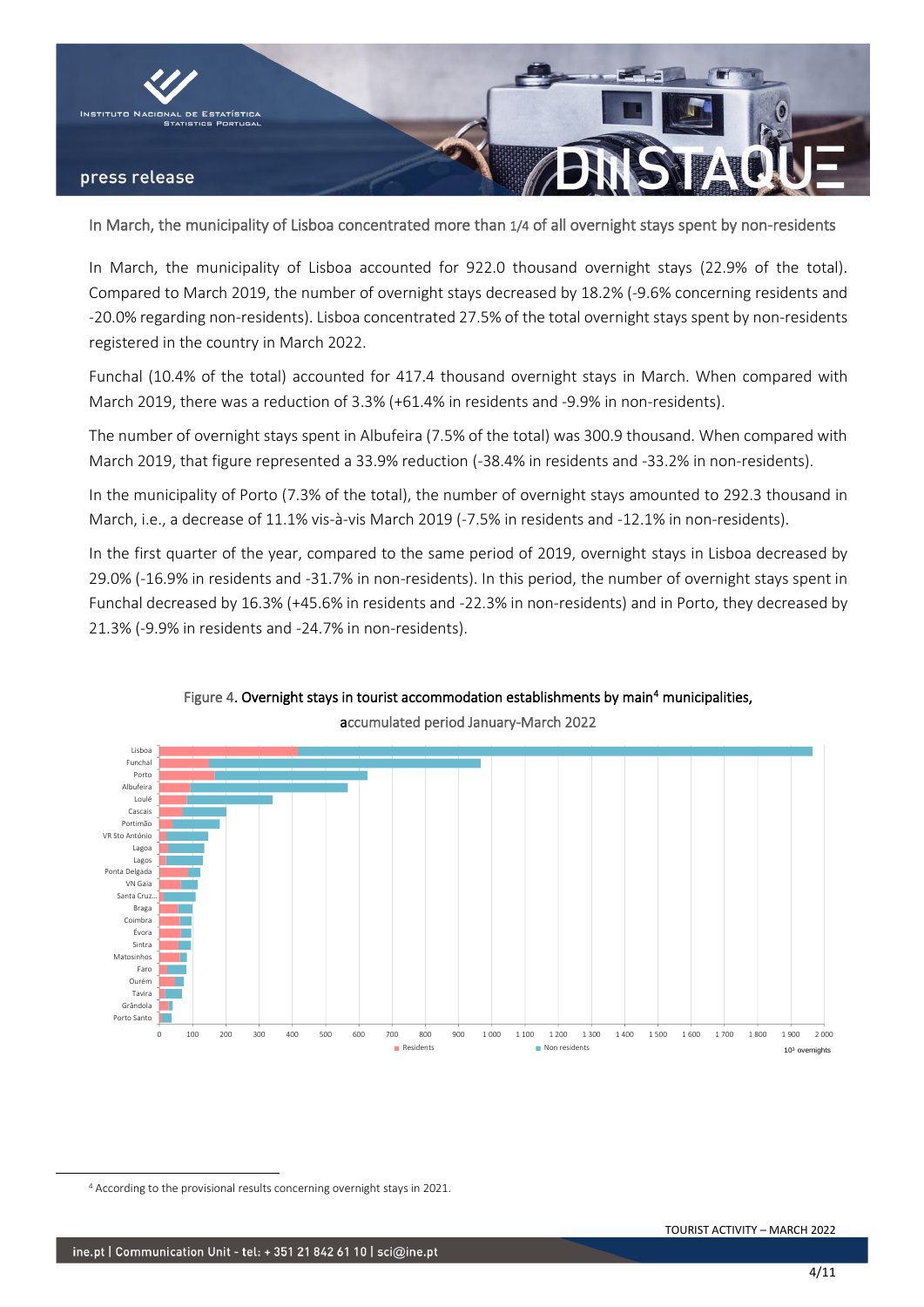

#### The net bed occupancy rates increased

In March, the net bed occupancy rate in tourist accommodation establishments (33.4%) increased by 23.3 p.p. (+20.5 p.p. in February). In March 2019, the net bed occupancy rate had been 38.6%.



#### Figure 5. The net bed occupancy rate in tourist accommodation establishments

In March, the highest net bed occupancy rates were registered in RA Madeira (54.2%) and AM Lisboa (43.7%). These two regions also accounted for the highest increases in this indicator (+41.5 p.p. and +33.2 p.p., respectively).

|                |               | Net bed occupancy rate          |               |                                     | Net bedroom occupancy rate |                                 |               |                                 |  |  |  |
|----------------|---------------|---------------------------------|---------------|-------------------------------------|----------------------------|---------------------------------|---------------|---------------------------------|--|--|--|
| <b>NUTS II</b> |               | <b>Mar 22</b>                   |               | Jan - Mar 22                        |                            | Mar $22$                        | Jan - Mar 22  |                                 |  |  |  |
|                | $\frac{9}{6}$ | $Y$ -o-v<br>variation<br>(p.p.) | $\frac{9}{6}$ | <b>Y-o-y</b><br>variation<br>(p.p.) | $\%$                       | $Y$ -o-y<br>variation<br>(p.p.) | $\frac{9}{6}$ | $Y$ -o-v<br>variation<br>(p.p.) |  |  |  |
| Portugal       | 33.4          | 23.3                            | 27.2          | 17.8                                | 42.0                       | 27.6                            | 34.0          | 20.7                            |  |  |  |
| Norte          | 30.0          | 19.4                            | 24.5          | 14.6                                | 38.3                       | 23.4                            | 30.8          | 17.0                            |  |  |  |
| Centro         | 22.1          | 13.0                            | 19.8          | 11.5                                | 28.3                       | 14.6                            | 25.0          | 12.9                            |  |  |  |
| AM Lisboa      | 43.7          | 33.2                            | 33.3          | 23.1                                | 54.5                       | 39.0                            | 41.5          | 26.7                            |  |  |  |
| Alentejo       | 23.9          | 9.9                             | 20.9          | 9.1                                 | 31.2                       | 11.9                            | 26.4          | 9.9                             |  |  |  |
| Algarve        | 28.7          | 22.2                            | 23.6          | 17.2                                | 37.7                       | 28.4                            | 30.7          | 21.8                            |  |  |  |
| RA Acores      | 30.8          | 13.3                            | 24.1          | 10.9                                | 37.3                       | 14.1                            | 29.6          | 11.0                            |  |  |  |
| RA Madeira     | 54.2          | 41.5                            | 44.1          | 31.9                                | 62.1                       | 46.6                            | 50.3          | 35.5                            |  |  |  |

### Figure 6. Net bed occupancy rate and net bedroom occupancy rate in tourist accommodation establishments, by NUTS II regions

In March, the net bedroom occupancy rate in tourist accommodation establishments (42.0%) increased by 27.6 p.p. (+23.4 p.p. in February). In March 2019, the net bedroom occupancy rate had been 47.4%.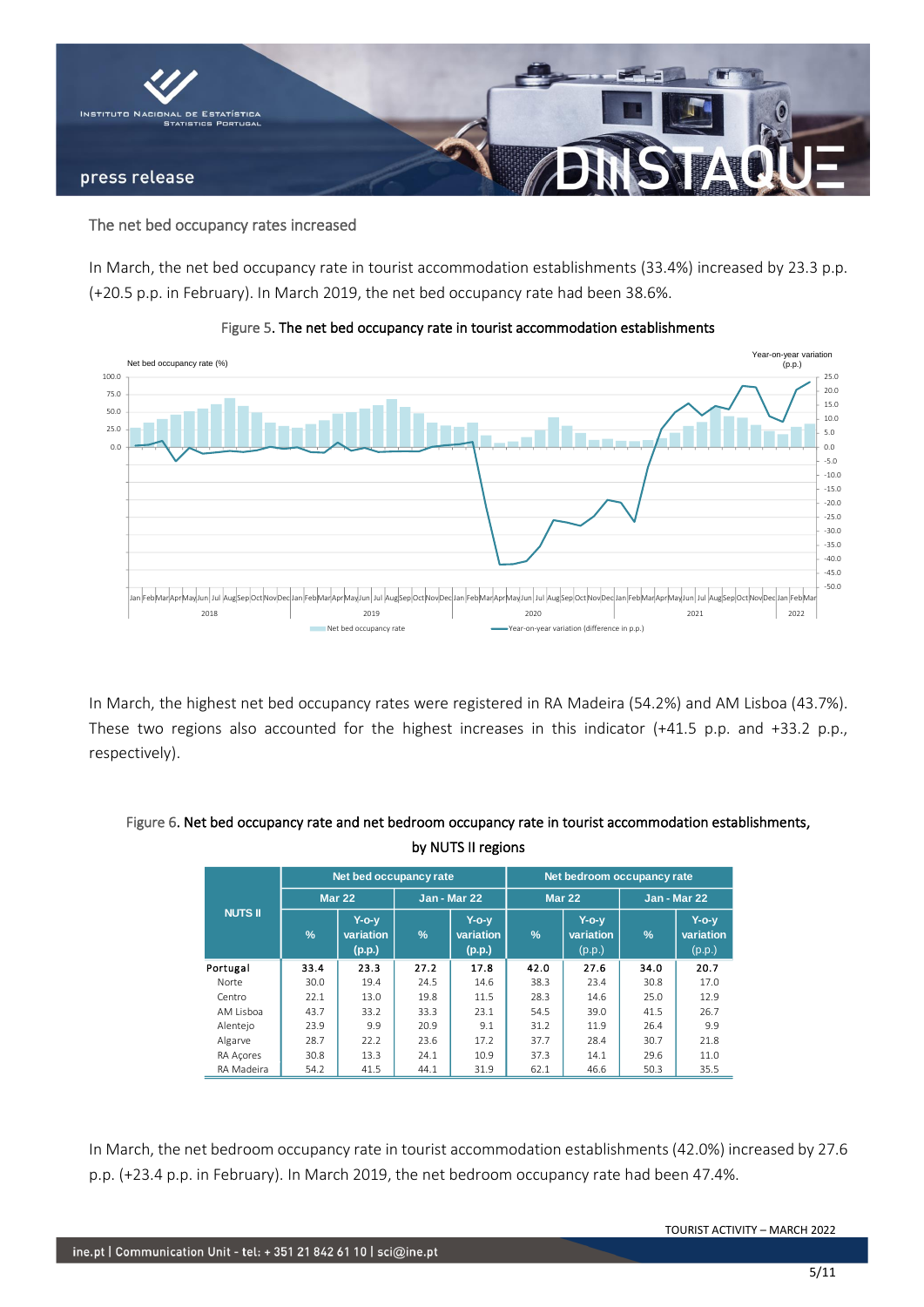

#### Revenue decreased by 5.8% when compared to March 2019

In March, the total revenue generated in tourist accommodation establishments amounted to EUR 233.9 million and EUR 168.8 million concerning revenue from accommodation. Compared with March 2019, both total revenue and revenue from accommodation decreased by 5.8%.

In the first quarter 2022, the total revenue grew by 536.4% and revenue from accommodation increased by 509.2%. Compared with the same period of 2019, the total revenue decreased by 15.7% and the revenue from accommodation declined by 14.6%.



Figure 7. Total revenue and revenue from accommodation in tourist accommodation establishments, by month – cumulative sum

In March, AM Lisboa concentrated 35.2% of total revenue and 37.3% of revenue from accommodation, followed by Algarve (18.8% and 17.4%, respectively) and Norte (16.2% and 16.8%, in the same order).

|                |               |                                       | <b>Total revenue</b> |                                   | <b>Revenue from accommodation</b> |                                   |              |                                   |  |  |  |
|----------------|---------------|---------------------------------------|----------------------|-----------------------------------|-----------------------------------|-----------------------------------|--------------|-----------------------------------|--|--|--|
| <b>NUTS II</b> | <b>Mar 22</b> |                                       | Jan - Mar 22         |                                   | <b>Mar 22</b>                     |                                   | Jan - Mar 22 |                                   |  |  |  |
|                | EUR $10^6$    | <b>Y-o-y</b><br>change<br>rate $(\%)$ | EUR $10^6$           | $Y$ -o-v<br>change<br>rate $(\%)$ | EUR $10^6$                        | $Y$ -o-v<br>change<br>rate $(\%)$ | EUR $10^6$   | $Y$ -o-v<br>change<br>rate $(\%)$ |  |  |  |
| Portugal       | 233.9         | 786.5                                 | 493.9                | 536.4                             | 168.8                             | 725.0                             | 355.6        | 509.2                             |  |  |  |
| Norte          | 37.9          | 621.0                                 | 84.1                 | 444.7                             | 28.3                              | 577.9                             | 62.0         | 419.3                             |  |  |  |
| Centro         | 20.0          | 445.6                                 | 48.6                 | 351.7                             | 14.2                              | 381.3                             | 35.3         | 315.7                             |  |  |  |
| AM Lisboa      | 82.4          | 1148.1                                | 164.6                | 693.2                             | 62.9                              | 1063.8                            | 125.8        | 669.5                             |  |  |  |
| Alentejo       | 10.2          | 237.9                                 | 23.8                 | 228.2                             | 7.3                               | 212.1                             | 16.9         | 210.4                             |  |  |  |
| Algarve        | 43.9          | 1591.0                                | 86.0                 | 918.4                             | 29.3                              | 1236.4                            | 57.4         | 774.3                             |  |  |  |
| RA Acores      | 5.9           | 211.3                                 | 12.3                 | 214.0                             | 4.2                               | 209.7                             | 8.8          | 219.2                             |  |  |  |
| RA Madeira     | 33.6          | 898.9                                 | 74.4                 | 575.2                             | 22.6                              | 1000.0                            | 49.5         | 623.3                             |  |  |  |

## Figure 8. Revenue in tourist accommodation establishments, by NUTS II regions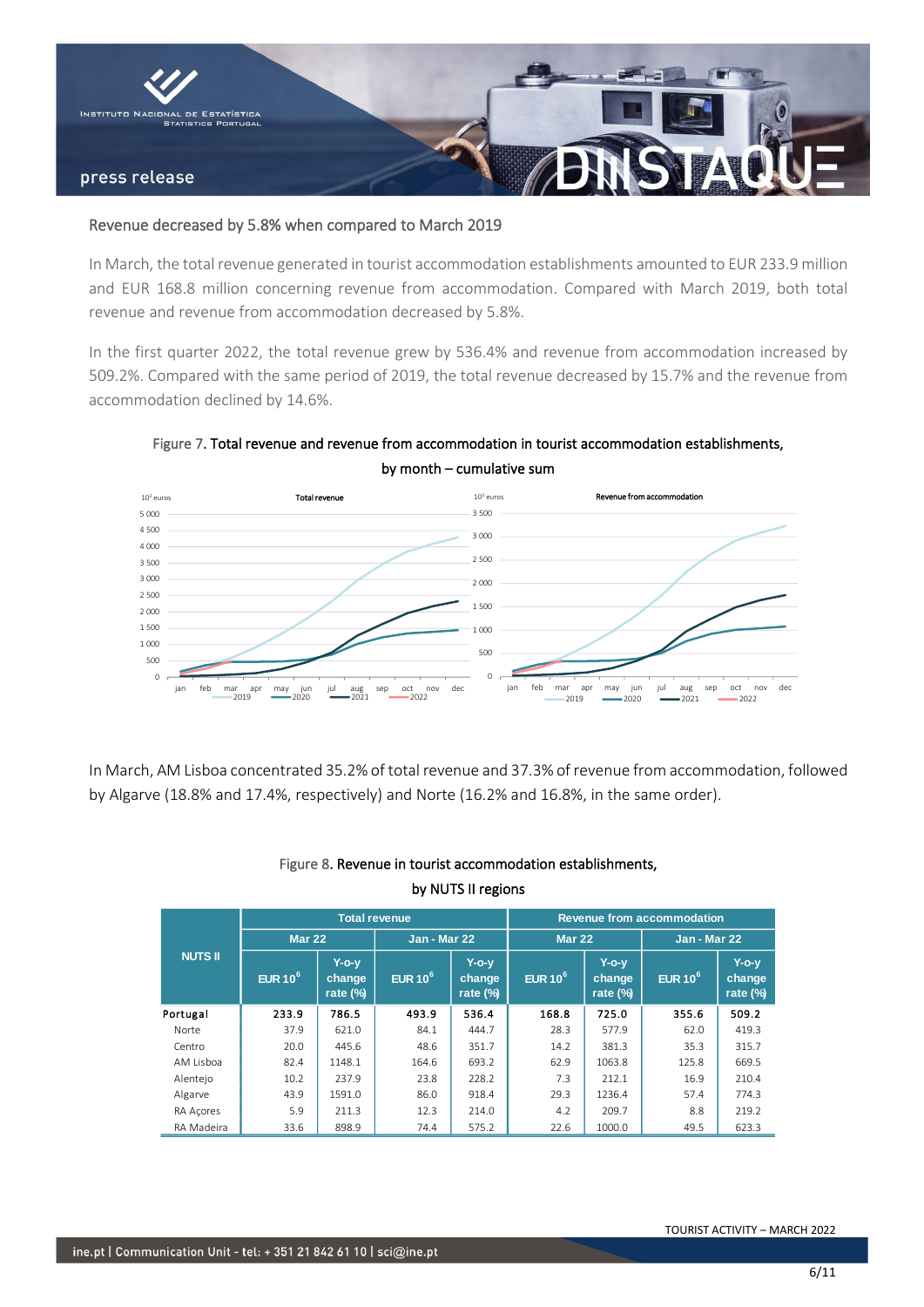

In the first quarter of the year, the evolution of revenue was positive across the three segments of accommodation.

In hotel establishments, the total revenue and the revenue from accommodation increased by 582.2% and 560.2%, respectively (shares of 87.0% and 84.8% in total tourist accommodation, in the same order).

Considering the same variables, the local accommodation establishments (shares of 9.3% and 11.3%) registered increases of 357.0% and 339.4%, while rural/lodging tourist establishments (representing 3.7% and 3.8%) grew by 301.8% and 288.9%.

|                                            |               |                                   | <b>Total revenue</b> |                                   | <b>Revenue from accommodation</b> |                                |                     |                                |  |  |  |
|--------------------------------------------|---------------|-----------------------------------|----------------------|-----------------------------------|-----------------------------------|--------------------------------|---------------------|--------------------------------|--|--|--|
|                                            | <b>Mar 22</b> |                                   | <b>Jan - Mar 22</b>  |                                   | <b>Mar 22</b>                     |                                | <b>Jan - Mar 22</b> |                                |  |  |  |
| <b>NUTS II</b>                             | EUR $10^6$    | $Y$ -o-y<br>change<br>rate $(\%)$ | EUR $10^6$           | $Y$ -o-y<br>change<br>rate $(\%)$ | EUR $10^6$                        | $Y$ -o-y<br>change<br>rate (%) | EUR $10^6$          | $Y$ -o-y<br>change<br>rate (%) |  |  |  |
| Total                                      | 233.9         | 786.5                             | 493.9                | 536.4                             | 168.8                             | 725.0                          | 355.6               | 509.2                          |  |  |  |
| Hotels and similar                         | 204.9         | 868.1                             | 429.6                | 582.2                             | 144.2                             | 811.8                          | 301.7               | 560.2                          |  |  |  |
| <b>Hotels</b>                              | 168.1         | 915.3                             | 347.8                | 602.2                             | 118.1                             | 852.3                          | 244.1               | 579.5                          |  |  |  |
| Apartment hotels                           | 19.7          | 937.7                             | 42.4                 | 608.7                             | 13.2                              | 875.1                          | 28.1                | 616.1                          |  |  |  |
| Pousadas and quintas da Madeira            | 4.7           | 2497.2                            | 10.5                 | 1235.0                            | 3.3                               | 2773.6                         | 7.1                 | 1274.8                         |  |  |  |
| Tourist apartments                         | 6.6           | 533.0                             | 15.4                 | 433.2                             | 5.4                               | 509.0                          | 12.2                | 394.8                          |  |  |  |
| Tourist villages                           | 5.8           | 288.4                             | 13.5                 | 256.9                             | 4.3                               | 302.6                          | 10.1                | 254.1                          |  |  |  |
| Local accommodation                        | 21.1          | 521.3                             | 46.0                 | 357.0                             | 18.7                              | 490.3                          | 40.3                | 339.4                          |  |  |  |
| Tourism in rural areas and lodging tourism | 7.8           | 331.8                             | 18.4                 | 301.8                             | 5.8                               | 297.9                          | 13.6                | 288.9                          |  |  |  |

Figure 9. Revenue in tourist accommodation establishments,

by segment and by type

When considering all the tourist accommodation establishments, the average revenue per available room (RevPAR) amounted to EUR 31.3 in March, having increased by 324.3% (+318.9% in February). Compared to March 2019 (EUR 33.7), RevPAR decreased by 7.4%.

AM Lisboa (EUR 50.2) and RA Madeira (EUR 45.7) recorded the highest RevPAR.



## Figure 10. Average revenue per available room in tourist accommodation establishments, by NUTS II regions – March 2022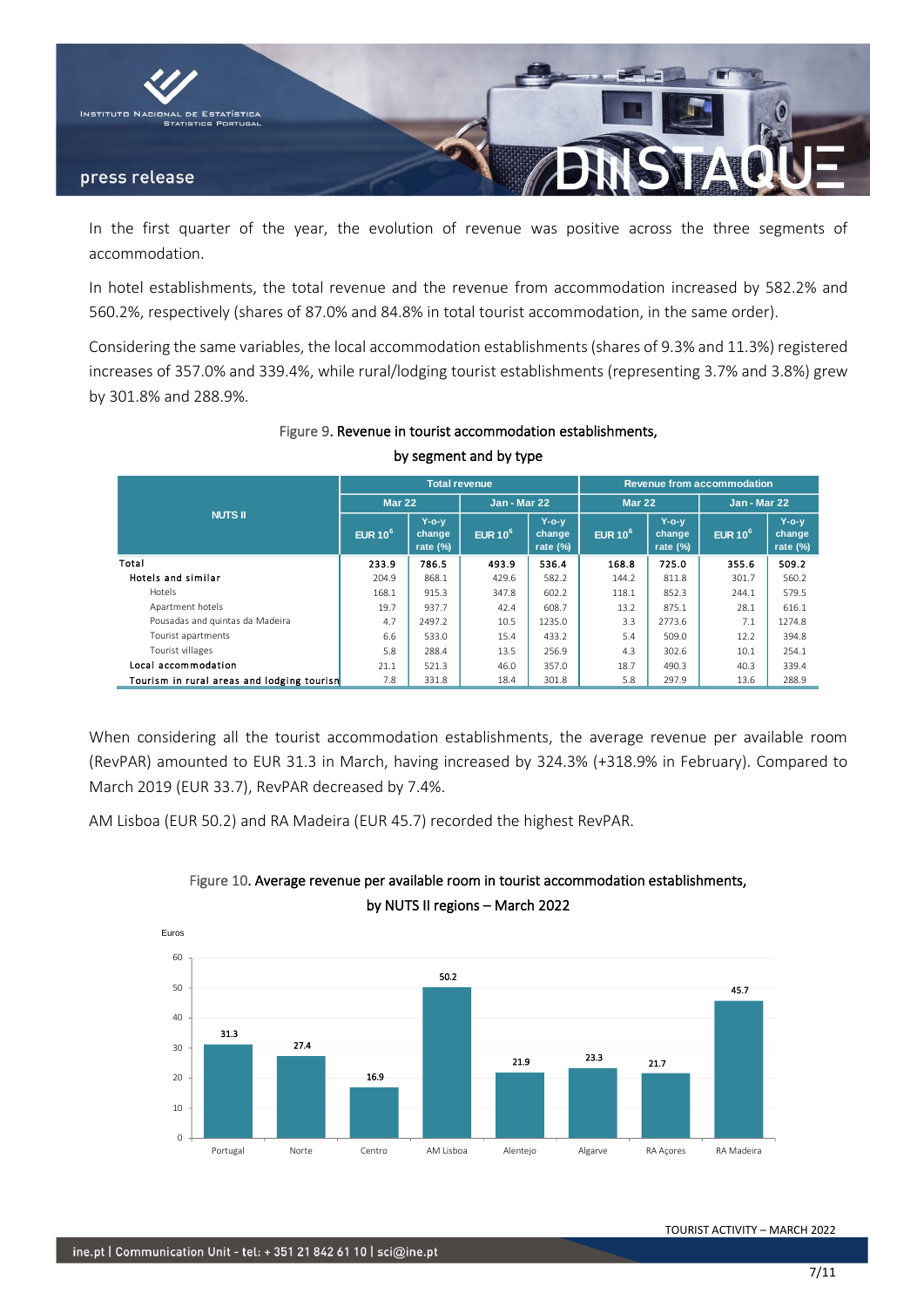

Since the beginning of the year, this indicator increased by 252.4% and registered growths of 270.8% in hotel establishments, 201.5% in local accommodation, and 106.2% in rural/lodging tourism.

| Type of establishment and category         |          | RevPAR(E)     | Year-on-year change rate (%) |               |              |  |
|--------------------------------------------|----------|---------------|------------------------------|---------------|--------------|--|
|                                            | $Mar-21$ | <b>Mar 22</b> | <b>Jan - Mar 22</b>          | <b>Mar 22</b> | Jan - Mar 22 |  |
| Total                                      | 7.4      | 31.3          | 24.0                         | 324.3         | 252.4        |  |
| Hotels and similar                         | 7.6      | 33.8          | 25.6                         | 347.6         | 270.8        |  |
| Hotels                                     | 8.0      | 36.2          | 27.0                         | 353.7         | 272.9        |  |
| $*****$                                    | 9.3      | 61.2          | 45.0                         | 561.1         | 395.0        |  |
| ****                                       | 8.2      | 34.0          | 25.5                         | 316.5         | 258.1        |  |
| ***                                        | 7.2      | 25.9          | 19.5                         | 259.2         | 198.0        |  |
| $***$ / *                                  | 7.6      | 21.8          | 17.5                         | 187.8         | 154.4        |  |
| Apartment hotels                           | 10.1     | 31.9          | 25.6                         | 216.5         | 227.1        |  |
| *****                                      | 22.5     | 51.2          | 44.9                         | 127.3         | 111.9        |  |
| ****                                       | 7.2      | 28.5          | 22.2                         | 297.7         | 310.0        |  |
| *** / **                                   | 12.7     | 24.5          | 21.0                         | 93.2          | 119.2        |  |
| Pousadas and quintas da Madeira            | 15.9     | 58.6          | 44.5                         | 268.0         | 158.0        |  |
| <b>Tourist apartments</b>                  | 4.5      | 17.7          | 14.9                         | 291.9         | 225.1        |  |
| <b>Tourist villages</b>                    | 5.3      | 19.0          | 15.6                         | 257.1         | 215.2        |  |
| Local accommodation                        | 6.0      | 22.9          | 18.1                         | 279.7         | 201.5        |  |
| Tourism in rural areas and lodging tourism | 9.3      | 18.4          | 16.3                         | 97.6          | 106.2        |  |

### Figure 11. Average revenue per available room in tourist accommodation establishments, by type and category

When considering the whole set of tourist accommodation establishments, the average daily rate (ADR) amounted to EUR 74.3 in March, having increased by 45.7% (+44.2% in February). When compared to March 2019, the ADR increased by 4.4%.



### Figure 12. Average daily rate in tourist accommodation establishments, by NUTS II regions – March 2022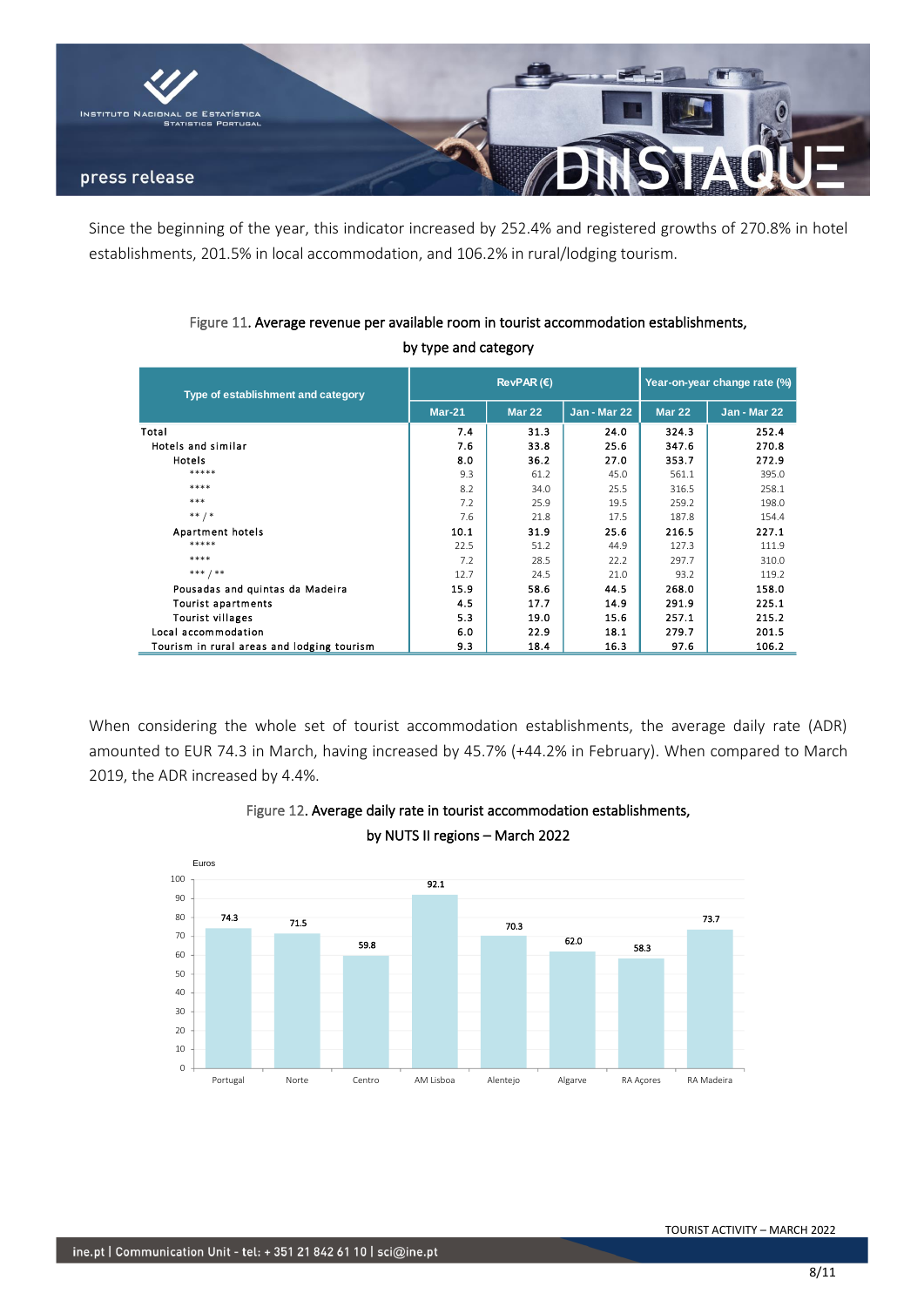

#### Accommodation activity – overall view

In the first quarter of the year, when considering the whole set of means of accommodation (tourist accommodation establishments, camping sites, holiday camps, and youth hostels) there were 3.9 million guests and 9.7 million overnight stays, corresponding to increases of 356.6% and 346.8%, respectively.

The number of overnight stays of residents amounted to 3.6 million and increased by 158.7%. The overnight stays of non-residents (share of 62.5%) grew by 691.9% and amounted to 6.1 million. Compared with the first quarter of 2019, the number of overnight stays decreased by 18.1% (-3.0% concerning residents and -25.1% regarding non-residents).

In this set of accommodation establishments, the average stay (2.50 nights) declined by 2.1% (-12.5% concerning residents and -27.3% regarding non-residents).

|                                      |                      |               | <b>Total</b>                   |              |                                | <b>Residents</b> |                                |              | <b>Non residents</b>           |               |                                |              |                                |
|--------------------------------------|----------------------|---------------|--------------------------------|--------------|--------------------------------|------------------|--------------------------------|--------------|--------------------------------|---------------|--------------------------------|--------------|--------------------------------|
| <b>NUTS II</b>                       |                      | <b>Mar 22</b> |                                | Jan - Mar 22 |                                | <b>Mar 22</b>    |                                | Jan - Mar 22 |                                | <b>Mar 22</b> |                                | Jan - Mar 22 |                                |
|                                      |                      | Value         | $Y$ -o-y<br>change<br>rate (%) | Value        | $Y$ -o-y<br>change<br>rate (%) | Value            | $Y$ -o-y<br>change<br>rate (%) | Value        | $Y$ -o-y<br>change<br>rate (%) | Value         | $Y$ -o-y<br>change<br>rate (%) | Value        | $Y$ -o-y<br>change<br>rate (%) |
| Guests                               |                      |               |                                |              |                                |                  |                                |              |                                |               |                                |              |                                |
| Total                                | 10 <sup>3</sup>      | 1 665 2       | 448.0                          | 3887.1       | 356.6                          | 7628             | 202.1                          | 2 006.1      | 195.5                          | 902.4         | 1654.9                         | 1880.9       | 989.9                          |
| Tourist accommodation establishments | $\mathbf{u}$         | 1577.7        | 464.1                          | 3 6 6 9 . 6  | 366.7                          | 721.3            | 209.5                          | 1892.1       | 198.8                          | 856.4         | 1735.9                         | 1 7 7 7 5    | 1.062.1                        |
| Camping sites                        | $\mathbf{u}$         | 72.0          | 209.1                          | 185.2        | 198.9                          | 30.1             | 61.6                           | 89.8         | 110.5                          | 41.9          | 795.3                          | 95.4         | 394.7                          |
| Holiday camps and youth hostels      | $\mathbf{u}$         | 15.6          | 1522.5                         | 32.3         | 914.1                          | 11.5             | 1 2 2 4 . 1                    | 24.2         | 752.5                          | 4.1           | 4 3 3 4 . 8                    | 8.1          | 2 2 4 4 9                      |
| Overnight stays                      |                      |               |                                |              |                                |                  |                                |              |                                |               |                                |              |                                |
| Total                                | $10^{3}$             | 4 309.3       | 469.5                          | 9 699.7      | 346.8                          | 1428.9           | 167.9                          | 3 635.5      | 158.7                          | 2880.3        | 1 189.8                        | 6 0 64.2     | 691.9                          |
| Tourist accommodation establishments | - 11                 | 4 0 2 3 . 3   | 543.2                          | 8932.7       | 398.5                          | 1 308.0          | 191.5                          | 3 3 0 5 . 2  | 176.2                          | 2 7 1 5 . 3   | 1435.6                         | 5 627.4      | 845.6                          |
| Camping sites                        | ×                    | 253.9         | 97.6                           | 699.0        | 89.6                           | 98.4             | 19.6                           | 281.8        | 41.6                           | 155.5         | 236.2                          | 417.2        | 145.8                          |
| Holiday camps and youth hostels      | <b>H</b>             | 32.0          | 1 108.5                        | 68.0         | 547.4                          | 22.5             | 833.5                          | 48.4         | 406.3                          | 9.5           | 3 946.6                        | 19.5         | 1994.0                         |
| Average stay                         |                      |               |                                |              |                                |                  |                                |              |                                |               |                                |              |                                |
| Total                                | no. Nights           | 2.59          | 3.9                            | 2.50         | $-2.1$                         | 1.87             | $-11.3$                        | 1.81         | $-12.5$                        | 3.19          | $-26.5$                        | 3.22         | $-27.3$                        |
| Tourist accommodation establishments |                      | 2.55          | 14.0                           | 2.43         | 6.8                            | 1.81             | $-5.8$                         | 1.75         | $-7.5$                         | 3.17          | $-16.4$                        | 3.17         | $-18.6$                        |
| Camping sites                        | $\ddot{\phantom{1}}$ | 3.53          | $-36.1$                        | 3.78         | $-36.6$                        | 3.27             | $-26.0$                        | 3.14         | $-32.7$                        | 3.71          | $-62.4$                        | 4.37         | $-50.3$                        |
| Holiday camps and youth hostels      | $\mathbf{u}$         | 2.06          | $-25.5$                        | 2.10         | $-36.2$                        | 1.96             | $-29.5$                        | 2.00         | $-40.6$                        | 2.32          | $-8.8$                         | 2.41         | $-10.7$                        |

#### Figure 13. Main indicators of accommodation activity

The number of overnight stays increased in all means of accommodation

In the first quarter of 2022, the tourist accommodation establishments hosted 3.7 million guests that spent 8.9 million overnight stays, corresponding to increases of 366.7% and 398.5% respectively. The number of overnight stays of residents increased by 176.2% and those of non-residents grew by 845.6%. In comparison with the same period in 2019, the number of overnight stays decreased by 18.8% (-1.6% regarding residents and -26.4% concerning non-residents).

The camping sites registered 185.2 thousand campers (+198.9%) and 699.0 thousand overnight stays (+89.6%), in the first quarter of 2022. When compared with the same period in 2019, the number of overnight stays decreased by 4.5% (-9.6% concerning residents and -0.6% regarding non-residents). The average stay (3.78 nights) decreased by 36.6% when compared with the first quarter of 2021.

The holiday camps and youth hostels welcomed 32.3 thousand guests (+914.1%) that spent 68.0 thousand overnight stays (+547.4%). When compared with the first quarter of 2019, the number of overnight stays decreased by 34.7% (-36.1% in residents and -31.2% in non-residents). The average stay (2.10 nights) decreased by 36.2% vis-à-vis the same period in 2021.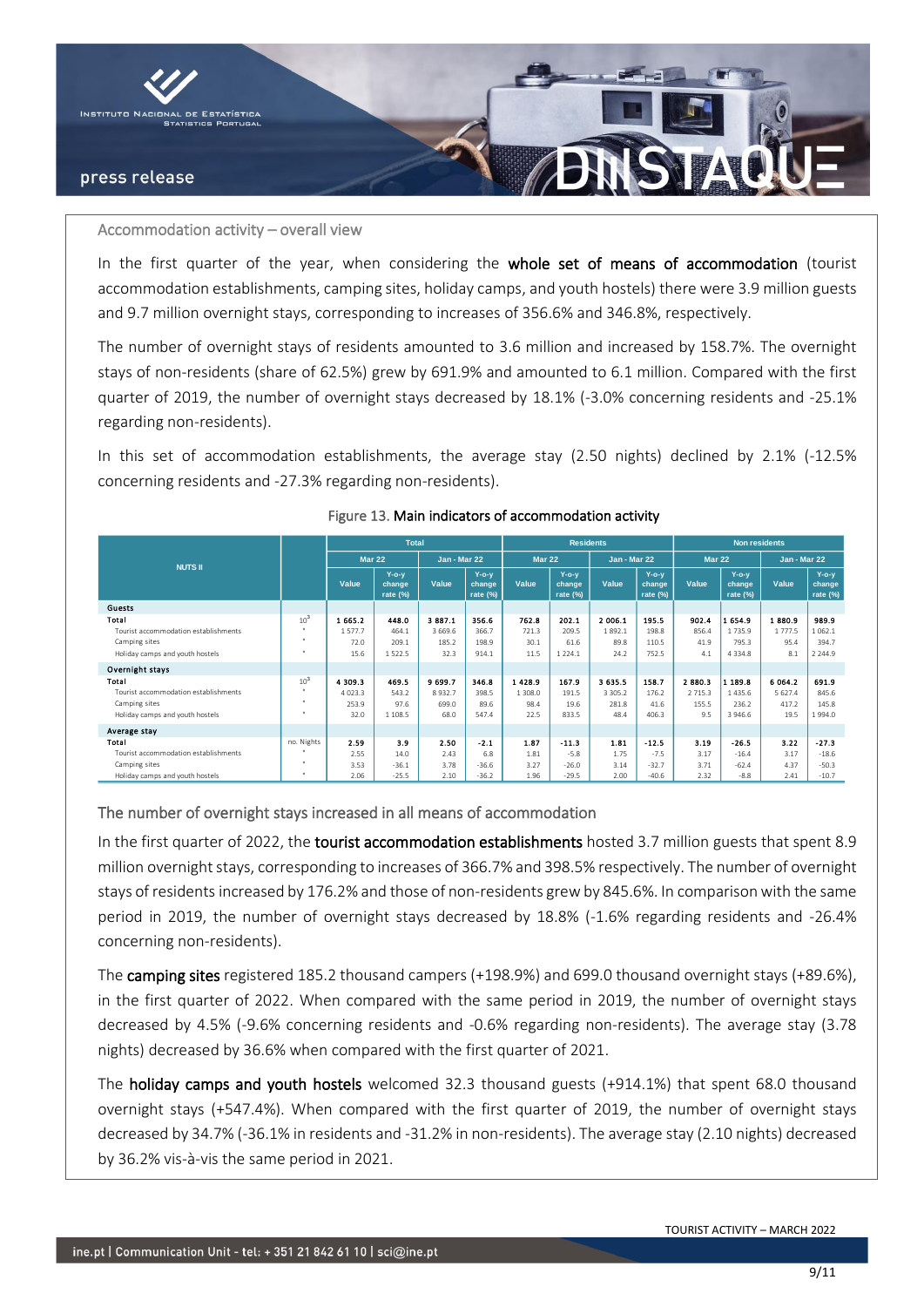

#### EXPLANATORY NOTES

In 2020, in the context of the COVID-19 pandemic, Statistics Portugal started to release a flash estimate of tourism activity, anticipating by 15 days of the dissemination of data on guests and overnight stays in tourist accommodation establishments. The revisions occurring with the publication of later results have not been significant, so from the release of data from January 2021, Statistics Portugal anticipated by 15 days of the dissemination of preliminary data on tourism activity, thus releasing fast statistics (at 30 days) of the main indicators (guests, overnight stays, with breakdown by residents and non-residents and main countries). The dissemination of results at 45 days is kept, with a greater geographical breakdown, with the remaining indicators - namely occupancy rate, revenue, RevPAR, and ADR and considering the information on most types of accommodation (including camping and holiday camps and youth hostels).

The sources used in this press release are the Survey on guest stays in hotel establishments and other accommodations, the Survey on guest stays in camping sites, and the Survey on guest stays in holiday camps and youth hostels.

Data made available in this press release relates to establishments operating in each reference period, considering:

• 2021 – January to December: provisional results; 2022 – January to February: provisional results; 2022 – March: preliminary results.

In between preliminary, provisional, and final data, results are revised due to definitive answers instead of provisional and mainly due to the replacement of non-response estimates with effective responses. These effective responses include situations of suspended activity (seasonal, temporarily for other reasons, or definitive) not duly reported, resulting in the substitution of estimates by a null result, a situation with higher occurrence during the low season.

Guest – Individual that spends at least one overnight stay in a tourist accommodation activity establishment.

Overnight stay – Time spent by an individual between midday and midday of the following day.

Average stay – Relation between the number of overnight stays and the number of guests that originated those overnight stays during the reference period.

Net bed occupancy rate – corresponds to the relation between the number of overnight stays and the number of available beds, in the reference period, counting two beds for each double bed.

Total revenue – revenue from the activity of tourist accommodation establishments: room renting, food and beverage, and others related to the activity itself (assignment of spaces, laundry, tobacco, communications, etc.).

Revenue from accommodation  $-$  revenue from overnight stays spent by guests in all tourist accommodation establishments.

RevPAR – Revenue per available room, measured by the relation between the revenue from accommodation and the number of available rooms, in the reference period.

ADR – Average daily rate, measured by the relation between the revenue from accommodation and the number of occupied rooms in the reference period.